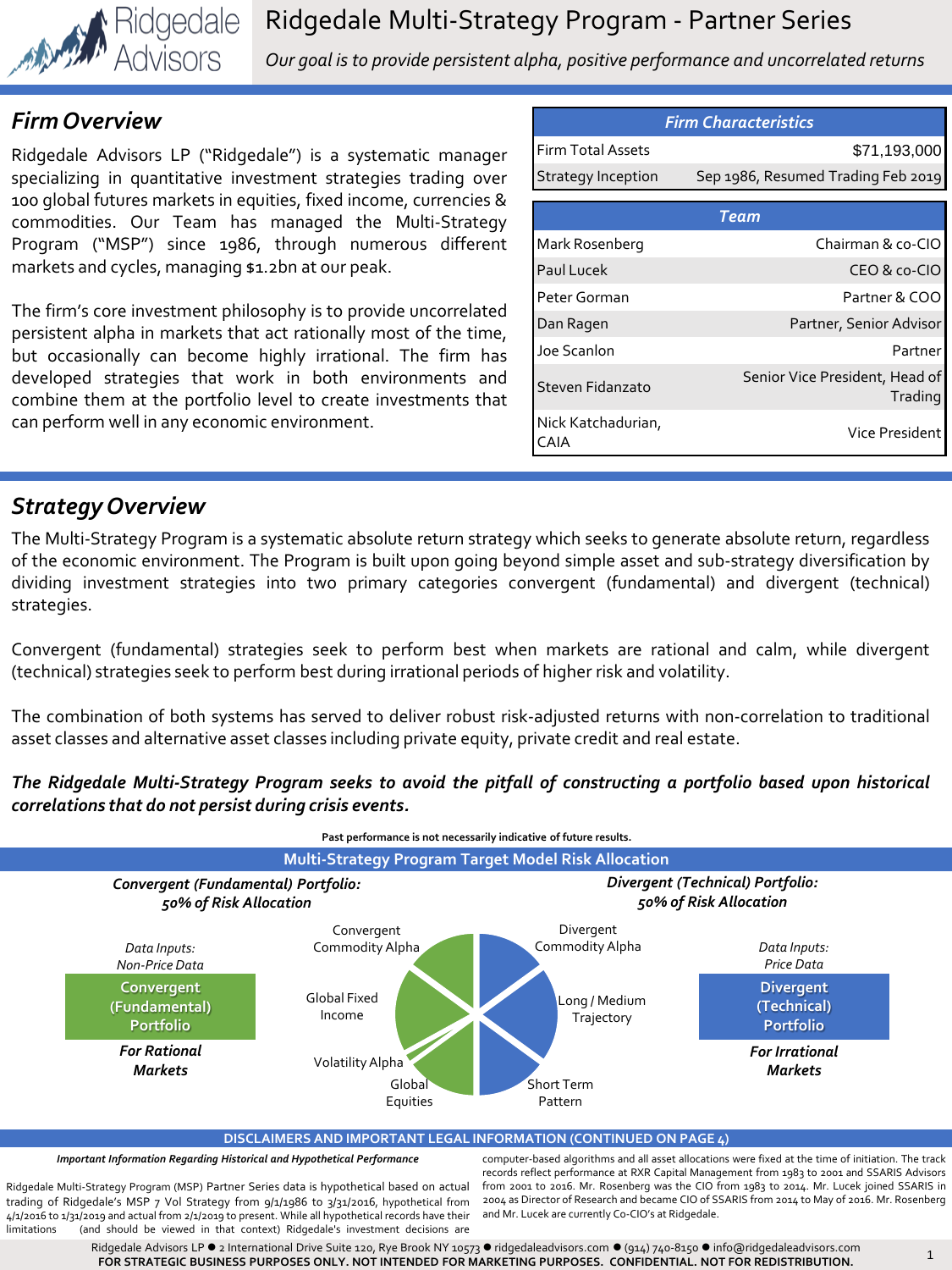*Why Ridgedale?*

### *Persistent Uncorrelated Alpha*

*Positive Performance & Uncorrelated Returns that Mitigate Downside Risk; Low to Negative Correlation to Equities, Fixed Income, Private Equity, Private Credit & Real Estate; Negative Correlation to Down Equity Markets*

|                                     | Correlation Matrix - Trailing 3 Years - Feb 2019 to Jan 2022 |        |                                                                        |                     |           |           |         |                            |  |  |
|-------------------------------------|--------------------------------------------------------------|--------|------------------------------------------------------------------------|---------------------|-----------|-----------|---------|----------------------------|--|--|
|                                     | <b>Series</b>                                                | $CTA*$ | MSP Partner Barclay FTSE/NAREIT Nasdaq The Refinitiv Refinitiv S&P 500 | Composite Endowment | <b>PE</b> | <b>VC</b> | TR.     | <b>FTSE</b><br><b>WGBI</b> |  |  |
| <b>MSP Partner</b><br><b>Series</b> |                                                              |        |                                                                        |                     |           |           |         |                            |  |  |
| Barclay CTA*                        | 0.75                                                         | ---    |                                                                        |                     |           |           |         |                            |  |  |
| <b>FTSE/NAREIT</b><br>Composite     | $-0.13$                                                      | 0.14   |                                                                        |                     |           |           |         |                            |  |  |
| Nasdag The<br>Endowment             | $-0.07$                                                      | 0.21   | 0.86                                                                   |                     |           |           |         |                            |  |  |
| Refinitiv PE                        | 0.01                                                         | 0.24   | 0.77                                                                   | 0.91                | ---       |           |         |                            |  |  |
| Refinitiv VC                        | 0.08                                                         | 0.28   | 0.63                                                                   | 0.78                | 0.86      | ---       |         |                            |  |  |
| S&P 500 TR                          | $-0.04$                                                      | 0.23   | 0.83                                                                   | 0.95                | 0.98      | 0.86      |         |                            |  |  |
| <b>FTSE WGBI</b>                    | $-0.12$                                                      | 0.09   | 0.10                                                                   | $-0.14$             | $-0.09$   | $-0.01$   | $-0.11$ |                            |  |  |

### *Preservation of Capital During Global Economic Crises*

*Win by Not Losing*

Ridgedale

*Positive Performance in >60% of months*

*Positive Performance During Major Crisis Events and Turbulent Periods*

| <b>Preservation of Capital During Historical &amp; Recent Sell Offs</b><br><b>Using Actual and Hypothetical Data</b> |                              |                               |                       |  |  |  |  |  |
|----------------------------------------------------------------------------------------------------------------------|------------------------------|-------------------------------|-----------------------|--|--|--|--|--|
|                                                                                                                      | <b>Calander Year Returns</b> |                               |                       |  |  |  |  |  |
|                                                                                                                      | <b>MSP Partner Series</b>    | <b>Barclay CTA</b>            | S&P <sub>500</sub> TR |  |  |  |  |  |
| Stock Market Crash - 1987                                                                                            | 50.98%                       | 57.27%                        | 5.25%                 |  |  |  |  |  |
| Russian Debt Default - 1998                                                                                          | 44.85%                       | 7.01%                         | 28.58%                |  |  |  |  |  |
| US Credit Crisis - 2008                                                                                              | 55.88%                       | 14.09%                        | $-37.00\%$            |  |  |  |  |  |
|                                                                                                                      |                              | <b>Recent Monthly Returns</b> |                       |  |  |  |  |  |
| August 2019                                                                                                          | 13.65%                       | 2.36%                         | $-1.58%$              |  |  |  |  |  |
| February 2020                                                                                                        | $-4.15%$                     | $-0.94%$                      | $-8.23%$              |  |  |  |  |  |
| March 2020                                                                                                           | 19.12%                       | 1.68%                         | $-12.35%$             |  |  |  |  |  |
| January 2022                                                                                                         | 1.39%                        | $0.30\%$ *                    | $-5.17%$              |  |  |  |  |  |

#### *Convergent (Fundamental) / Divergent (Technical) Investment Philosophy, launched in 1986*

*Portfolio construction is diversified across asset classes, geographical regions, time frames and investment style. We avoid the pitfall of constructing a portfolio based upon historical correlations that do not persist during crisis events*

**Past performance is not necessarily indicative of future results.** 

Ridgedale Advisors LP · 2 International Drive Suite 120, Rye Brook NY 10573 · ridgedaleadvisors.com · (914) 740-8150 · info@ridgedaleadvisors.com **FOR STRATEGIC BUSINESS PURPOSES ONLY. NOT INTENDED FOR MARKETING PURPOSES. CONFIDENTIAL. NOT FOR REDISTRIBUTION.** Ridgedale MSP Partner Series data is hypothetical, based on MSP 7 Vol from 9/1/1986 to 1/31/2019 and actual from 2/1/2019 to present. \*Barclay CTA Index estimated for January 2022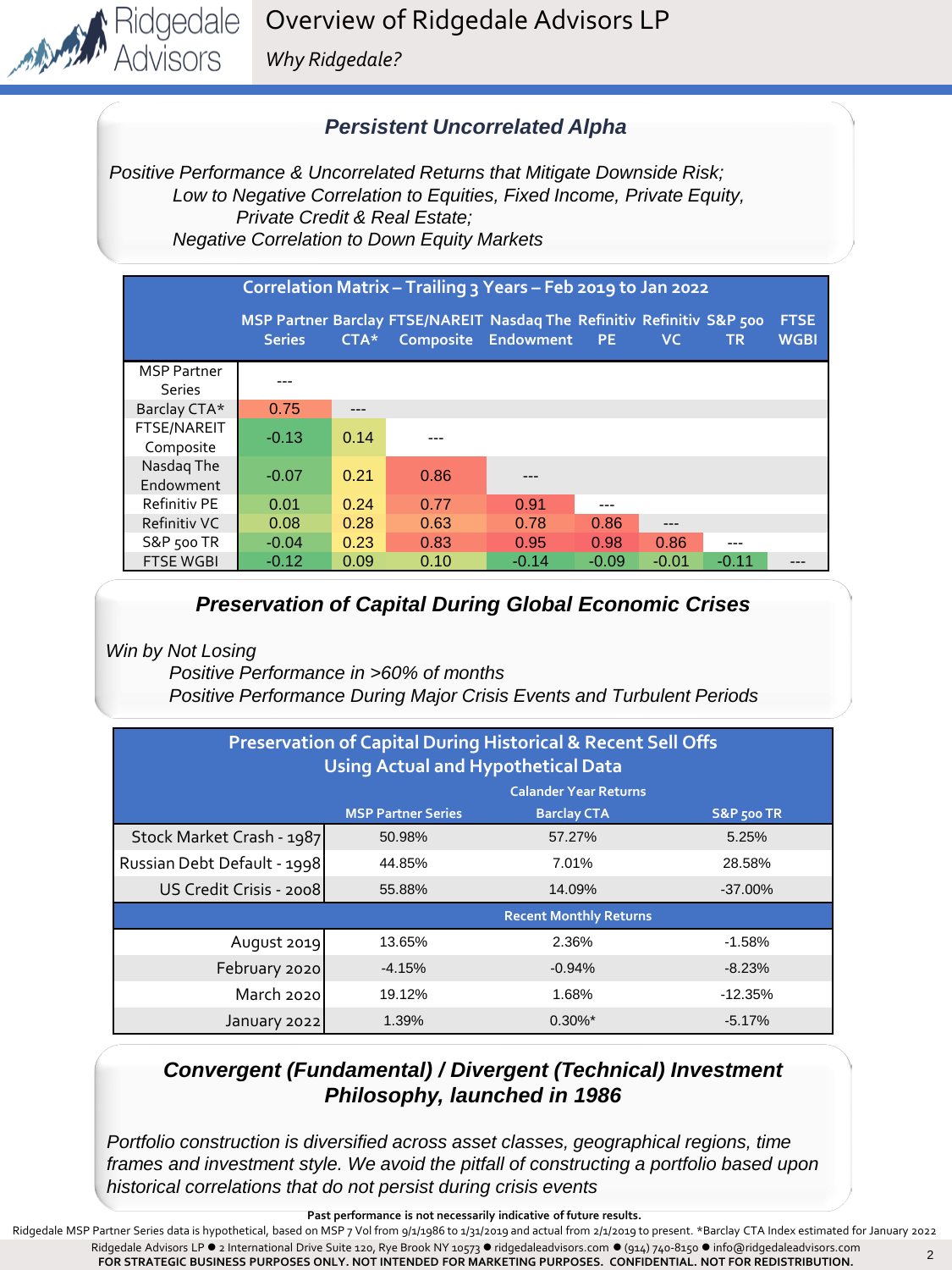

Cumulative Return





**Past performance is not necessarily indicative of future results.** 

Ridgedale MSP Partner Series data is hypothetical, based on MSP 7 Vol from 9/1/1986 to 1/31/2019 and actual from 2/1/2019 to present. <sup>2</sup>Calculated with FTSE US 3 Mo T-Bill Index. \*Estimated

Ridgedale Advisors LP · 2 International Drive Suite 120, Rye Brook NY 10573 · ridgedaleadvisors.com · (914) 740-8150 · info@ridgedaleadvisors.com **FOR STRATEGIC BUSINESS PURPOSES ONLY. NOT INTENDED FOR MARKETING PURPOSES. CONFIDENTIAL. NOT FOR REDISTRIBUTION.**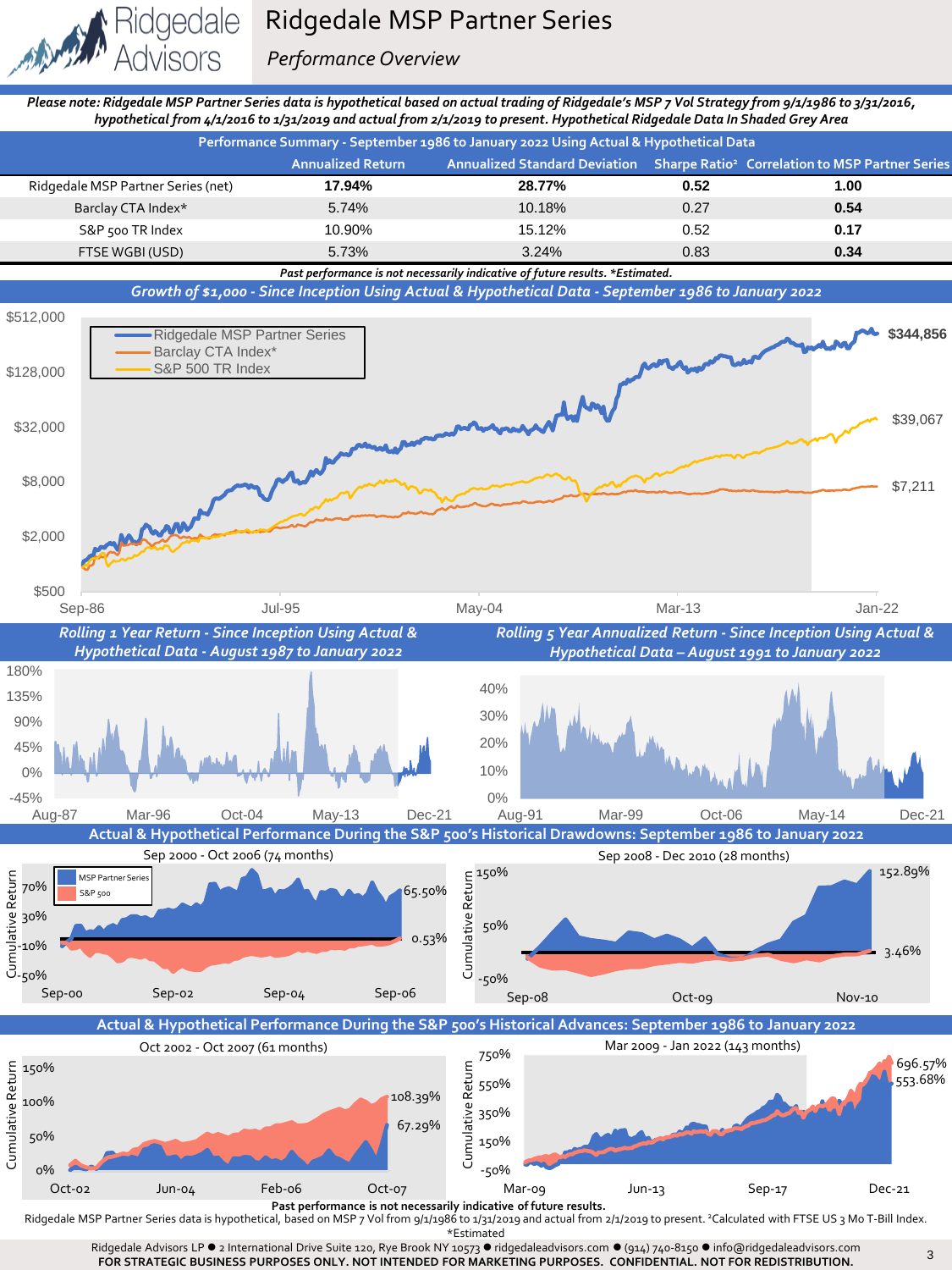

# Ridgedale MSP Partner Series

*Performance Overview*

**Net Performance Since Resumption of Trading (February 2019 to Present)**

|                  | Jan. | <b>Feb</b> Mar  |  |  |  |  | Apr May Jun Jul Aug Sep Oct Nov Dec Year                                       |                |            | Barclay<br>CTA S&P 500 TR | <b>HFRX</b><br>Global |
|------------------|------|-----------------|--|--|--|--|--------------------------------------------------------------------------------|----------------|------------|---------------------------|-----------------------|
| 2022 1.39        |      | $-$             |  |  |  |  |                                                                                | 1.39           | $0.30^{3}$ | $-5.17$                   | $-1.47$               |
|                  |      |                 |  |  |  |  | 2021 3.98 24.46 -1.08 3.78 2.53 -0.97 -3.39 -2.45 3.09 8.48 -10.83 -1.70 24.61 |                | 5.06       | 28.71                     | 3.65                  |
| <b>2020</b> 6.23 |      |                 |  |  |  |  | -4.15 19.12 -3.72 -5.72 -3.46 9.25 1.22 -12.91 -0.23 10.24 4.16 1 <b>7.26</b>  |                | 4.44       | 18.40                     | 6.81                  |
| 2019             |      | 2.68 -5.14 3.99 |  |  |  |  | 3.02  4.56  -4.30  13.65  -11.84  -5.61  1.49                                  | $-1.91 - 1.70$ | 5.90       | 21.73                     | 6.36                  |





*Past performance is not necessarily indicative of future results.* 

Ridgedale MSP Partner Series data is hypothetical, based on MSP 7 Vol from 9/1/1986 to 1/31/2019 and actual from 2/1/2019 to present.\*Sep 1986 to Dec 1986. *3Estimated.* 

**Disclaimers and Important Legal Information**

#### **Important Information Regarding Historical and Hypothetical Performance**

From September 1986 to January 2019, Ridgedale MSP Partner Series performance is hypothetical, based upon MSP 7 Vol. Ridgedale MSP 7 Vol is actual from 9/1/1986 to 3/31/2016, hypothetical from 4/1/2016 to 1/31/2019 and actual from 2/1/2019 to present. Beginning in February 2019, all performance is based on actual trades. Performance figures for this period (2/1/2019 to present) are proforma reflecting net fees, including a 1% management fee and 20% incentive fee. Performance is net of actual trading costs. From September 1986 to January 2019, Ridgedale's performance is hypothetical. Hypothetical performance is net of a 1% management fee, 20% incentive fee, 50 bps of trading costs and includes interest income. Ridgedale defines interest income as the monthly US 90 Day Treasury Bill rate of return. While all hypothetical records have their limitations (and should be viewed in that context) Ridgedale's investment decisions are computer-based algorithms and all asset allocations were fixed at the time of initiation. Material Assumptions for Hypothetical Data: Initial investment amount = \$100,000,000. Profits were reinvested. Commission charges = 0.50% / year. Performance is net of a 1% management fee and a 20% incentive fee. The last settlement price was used as the purchase or sale price for each trade.

The track records reflect performance at RXR Capital Management from 1983 to 2001 and SSARIS Advisors from 2001 to 2016. Mr. Rosenberg was the CIO from 1983 to 2014. Mr. Lucek joined SSARIS in 2004 as Director of Research and became CIO of SSARIS from 2014 to May of 2016. Mr. Rosenberg and Mr. Lucek are currently Co-CIO's at Ridgedale. These results are based on simulated or hypothetical performance results that have certain inherent limitations. Unlike the results shown in an actual performance record, these results do not represent actual trading. Also, because these trades have not actually been executed, these results may have under-or overcompensated for the impact, if any, of certain market factors, such as lack of liquidity. Simulated or hypothetical trading programs in general are also subject to the fact that they are designed with the benefit of hindsight. No representation is being made that any account will or is likely to achieve profits or losses similarto these being shown.

HYPOTHETICAL PERFORMANCE RESULTS HAVE MANY INHERENT LIMITATIONS, SOME OF WHICH ARE DESCRIBED BELOW. NO REPRESENTATION IS BEING MADE THAT ANY ACCOUNT WILL OR IS LIKELY TO ACHIEVE PROFITS OR LOSSES SIMILAR TO THOSE SHOWN. IN FACT, THERE ARE FREQUENTLY SHARP DIFFERENCES BETWEEN HYPOTHETICAL PERFORMANCE RESULTS AND THE ACTUAL RESULTS SUBSEQUENTLY ACHIEVED BY ANY PARTICULAR TRADING PROGRAM. ONE OF THE LIMITATIONS OF HYPOTHETICAL PERFORMANCE RESULTS IS THAT THEY ARE GENERALLY PREPARED WITH THE BENEFIT OF HINDSIGHT. IN ADDITION, HYPOTHETICAL TRADING DOES NOT INVOLVE FINANCIAL RISK, AND NO HYPOTHETICAL TRADING RECORD CAN COMPLETELY ACCOUNT FOR THE IMPACT OF FINANCIAL RISK IN ACTUAL TRADING. FOR EXAMPLE, THE ABILITY TO WITHSTAND LOSSES OR TO ADHERE TO A PARTICULAR TRADING PROGRAM IN SPITE OF TRADING LOSSES ARE MATERIAL POINTS WHICH CAN ALSO ADVERSELY AFFECT ACTUAL TRADING RESULTS. THERE ARE NUMEROUS OTHER FACTORS RELATED TO THE MARKETS IN GENERAL OR TO THE IMPLEMENTATION OF ANY SPECIFIC TRADING PROGRAM WHICH CANNOT BE FULLY ACCOUNTED FOR IN THE PREPARATION OF HYPOTHETICAL PERFORMANCE RESULTS AND ALL OF WHICH CAN ADVERSELY AFFECT ACTUAL TRADING RESULTS.

The indices herein are not representative of the entire population of CTAs. The index may not have been adjusted for fees/commissions. The index cannot be traded by individual investors. The index's performance may not be indicative of any individual CTA. The actual rates of return experienced by investors may be significantly different and more volatile than those of the index. Index comparisons as reported by eVestment, LLC, a Nasdaq company, and are to the beginning of the time period shown unless otherwise noted. Index returns are unmanaged and generally do not reflect the deduction of any fees or expenses, unless otherwise indicated. Index returns generally reflect all items of income, gain and loss and the reinvestment of dividends and other income. Please see page 6 herein for complete index definitions.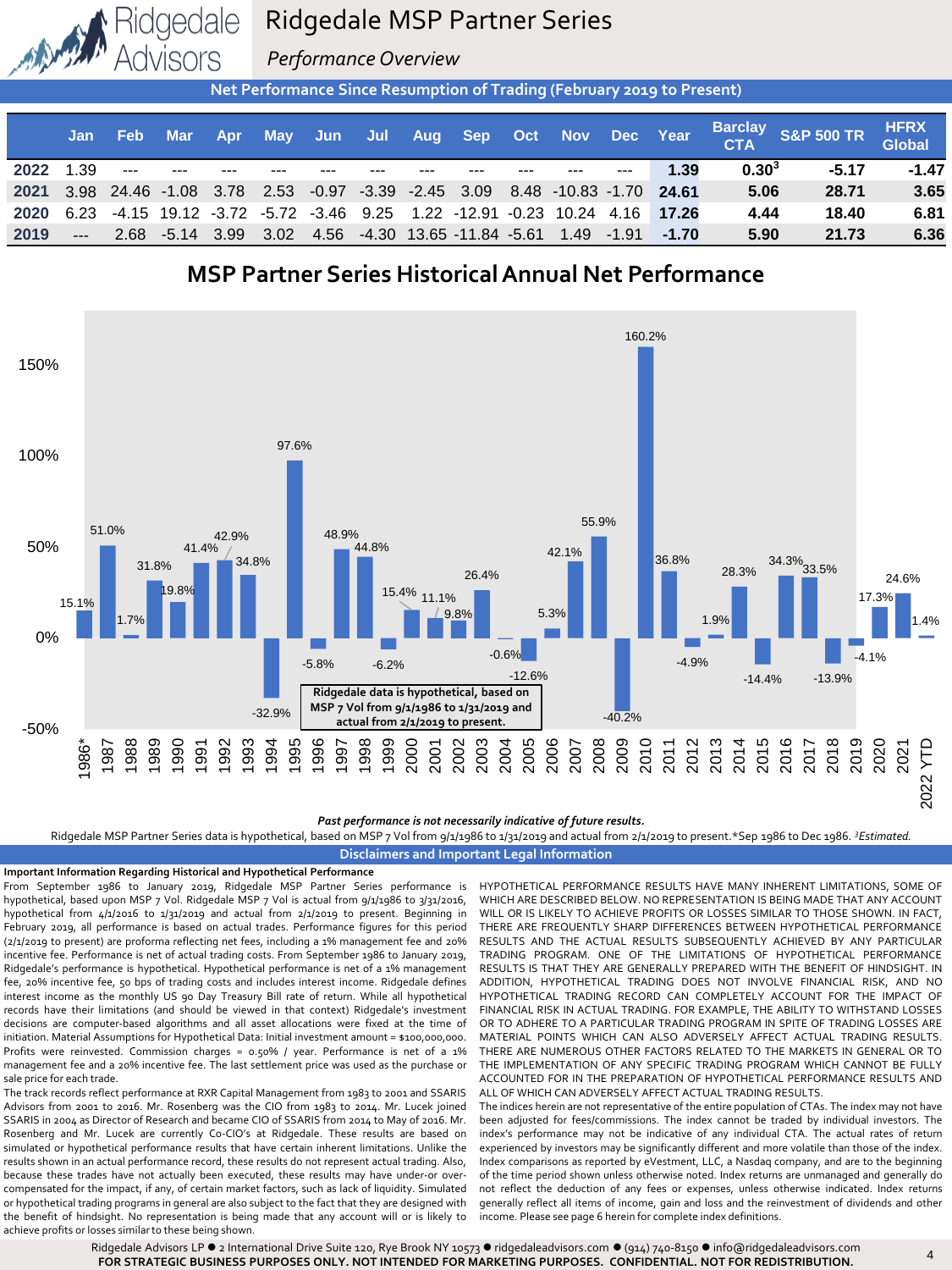How to Invest

Ridgedale

*Summary of Terms*

**Separately Managed Accounts Available on Request. For qualified eligible investors with different volatility preferences Ridgedale Advisors LP also offers a 7 Vol and 14 Vol option.**

| Segregated Series/Portfolio 1: Partner Series/Portfolio                   |                                                              |                                                              |  |  |  |  |  |
|---------------------------------------------------------------------------|--------------------------------------------------------------|--------------------------------------------------------------|--|--|--|--|--|
|                                                                           | <b>Ridgedale Onshore Multi Strategy</b>                      | <b>Ridgedale Offshore Multi Strategy</b>                     |  |  |  |  |  |
|                                                                           | Program, LP                                                  | Program, SPC                                                 |  |  |  |  |  |
| Minimum Investment                                                        | \$100,000                                                    | \$500,000                                                    |  |  |  |  |  |
| Minimum Additional                                                        | \$25,000                                                     | \$100,000                                                    |  |  |  |  |  |
| Investment                                                                |                                                              |                                                              |  |  |  |  |  |
| Management Fee                                                            | 1.50% per annum                                              | 1.50% per annum                                              |  |  |  |  |  |
| <b>Incentive Fee</b>                                                      | 20.00% per annum                                             | 20.00% per annum                                             |  |  |  |  |  |
| Subscription Period                                                       | Monthly, 5 days' notice                                      | Monthly, 5 days' notice                                      |  |  |  |  |  |
| Redemption Period                                                         | Monthly, 15 days' notice                                     | Monthly, 15 days' notice                                     |  |  |  |  |  |
| Legal Counsel                                                             | Sadis & Goldberg LLP                                         | Harney Westwood & Riegels LLP                                |  |  |  |  |  |
| Auditor                                                                   | Cohen & Company                                              | Cohen & Co International Cayman                              |  |  |  |  |  |
| Administrator                                                             | NAV Consulting, Inc.                                         | NAV Consulting, Inc.                                         |  |  |  |  |  |
| <b>Futures Commission</b><br>Merchant (FCM) & Executing<br><b>Brokers</b> | ED&F Man Capital Markets (FCM)<br>SG Capital Markets, StoneX | ED&F Man Capital Markets (FCM)<br>SG Capital Markets, StoneX |  |  |  |  |  |
| Custodian / Bank                                                          | JP Morgan Chase Bank                                         | <b>US Bank</b>                                               |  |  |  |  |  |

*Fund Structure*



**FOR STRATEGIC BUSINESS PURPOSES ONLY. NOT INTENDED FOR MARKETING PURPOSES. CONFIDENTIAL. NOT FOR REDISTRIBUTION.**